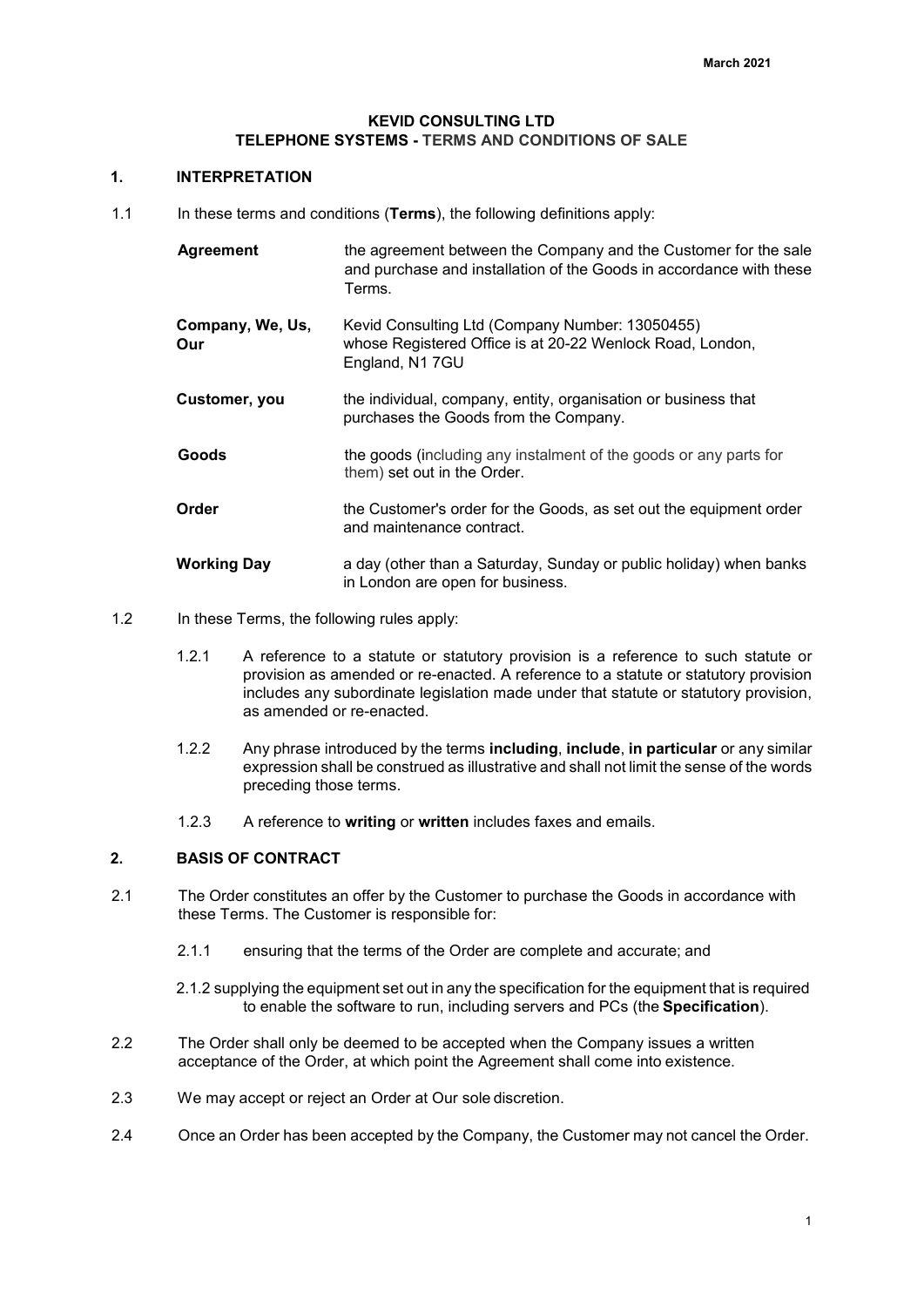- 2.5 The Agreement constitutes the entire agreement between the parties. The Customer acknowledges that it has not relied on any statement, promise, representation, assurance or warranty made or given by or on behalf of the Company which is not set out in the Agreement.
- 2.6 These Terms apply to the Agreement to the exclusion of any other terms that the Customer seeks to impose or incorporate, or which are implied by trade, custom, practice or course of dealing.
- 2.7 Any samples, drawings, descriptive matter, or advertising produced by the Company are produced for the sole purpose of giving an approximate idea of the Goods described in them. They shall not form part of the Agreement or have any contractual force.
- 2.8 Any quotation given by Us shall not constitute an offer, and is only valid for a period of 30 days from its date of issue.

## **3. GOODS**

- 3.1 The Goods are described in the equipment order and maintenance contract.
- 3.2 the Company reserves the right to amend the Specification of the Goods if required by any applicable statutory or regulatory requirements.

### **4. DELIVERY**

- 4.1 Delivery of the Goods shall be made by the Company delivering the Goods to and installing the Goods at the site(s) of the Customer specified in the Order at which the Goods are to be delivered and installed (**Installation Address**).
- 4.2 Delivery of the Goods shall be completed on installation of the Goods at the Installation Address.
- 4.3 Any dates quoted for delivery are approximate only, and the time of delivery is not of the essence. We shall not be liable for any delay in delivery of the Goods that is caused by a Force Majeure Event or the Customer's failure to provide the Company with adequate delivery instructions or any other instructions that are relevant to the supply of the Goods.
- 4.4 We may deliver the Goods by instalments. Each instalment shall constitute a separate Agreement. Any delay in delivery or defect in an instalment shall not entitle the Customer to cancel any other instalment.
- 4.5 The Customer shall be solely responsible for and where applicable shall ensure that at the date of delivery:
	- 4.5.1 an adequate mains electricity supply with appropriate earth is provided at the Installation Address; and
	- 4.5.2 all equipment which causes or is likely to cause interference to the Goods or to the use and operation of the Goods is adequately suppressed, screened or otherwise maintained so as to prevent such interference.

## **5. QUALITY**

- 5.1 the Company warrants that on delivery, and for a period of 12 months from the date of delivery (**Warranty Period**), the Goods shall:
	- 5.1.1 conform in all material respects with their description; and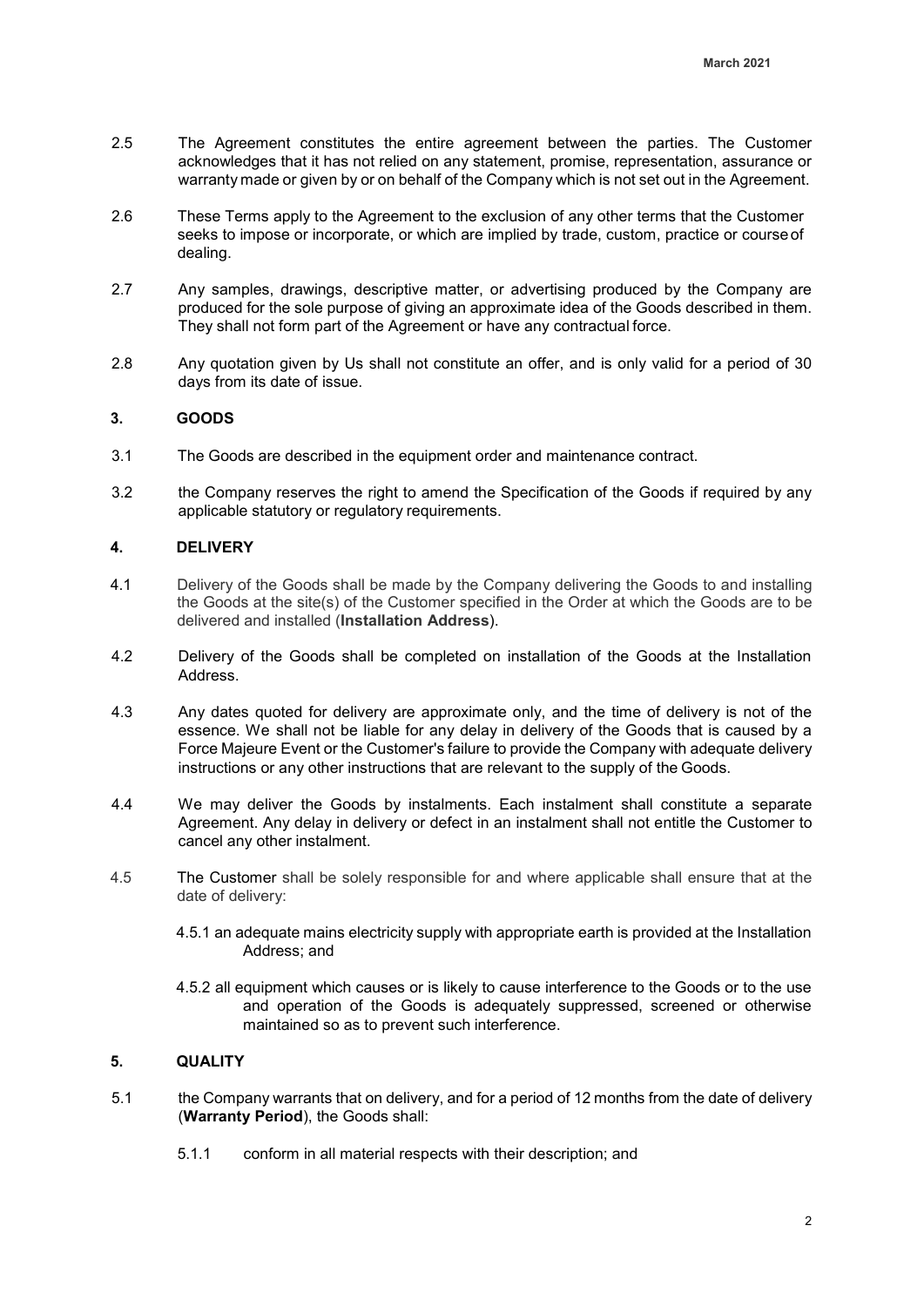- 5.1.2 be free from material defects in design, material and workmanship.
- 5.2 Subject to Clause 5.3, if:
	- 5.2.1 the Customer gives notice in writing to the Company during the Warranty Period within a reasonable time of discovery that some or all of the Goods do not comply with the warranty set out in Clause 5.1; and
	- 5.2.2 the Company is given a reasonable opportunity of examining such Goods; and
	- 5.2.3 the Customer (if asked to do so by the Company) returns such Goods to the Company's place of business at the Customer's cost,

We shall, at Our option, repair or replace the defective Goods, or refund the price of the defective Goods in full.

- 5.3 We shall not be liable for Goods' failure to comply with the warranty set out in Clause 5.1 in any of the following events:
	- 5.3.1 the Customer makes any further use of such Goods after giving notice in accordance with Clause 5.2;
	- 5.3.2 the defect arises because the Customer failed to follow the Company's oral or written instructions as to the storage, commissioning, use and maintenance of the Goods or (if there are none) good trade practice regarding the same;
	- 5.3.3 the defect arises as a result of relocation or installation of the Goods by anyperson other than the Company or a person acting under the Company's instructions;
	- 5.3.4 the defect arises as a result of the Company following any drawing, design or due to the equipment supplied by the Customer;
	- 5.3.5 the Customer alters or repairs such Goods without the written consent of the Company;
	- 5.3.6 the defect arises as a result of fair wear and tear, wilful damage, negligence, or abnormal storage or working conditions;
	- 5.3.7 the Goods differ from the equipment order and maintenance contract as a result of changes made to ensure they comply with applicable statutory or regulatory requirements;
	- 5.3.8 the Customer is in breach of any of the provisions in Clause 4.5;
- 5.4 The warranty set out in Clause 5.1 shall not apply to parts, materials, equipment, or software not provided by the Company.
- 5.5 We shall not be liable for:
	- 5.5.1 ensuring call cost savings or cost savings on activation of use of the Goods via alternative network providers;
	- 5.5.2 any fault or failure of the Customer's chosen network providers to meet dates for provision or moving of lines; and
	- 5.5.3 changes by the Customer's chosen Network Provider(s).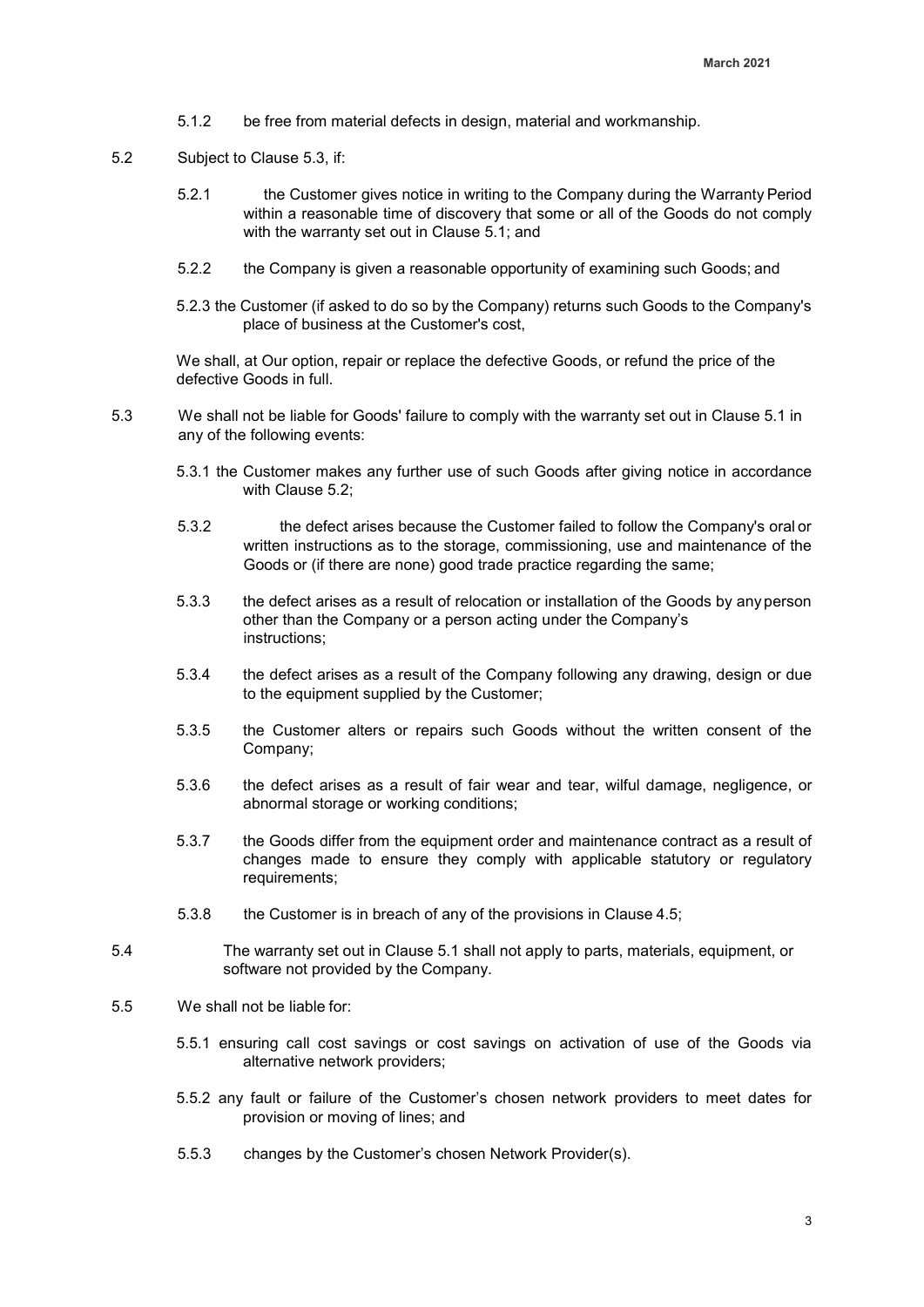- 5.6 Except as provided in this Clause 5, We shall have no liability to the Customer in respect of the Goods' failure to comply with the warranty set out in Clause 5.1.
- 5.7 The terms implied by sections 13 to 15 of the Sale of Goods Act 1979 are, to the fullest extent permitted by law, excluded from the Agreement.
- 5.8 These Terms shall apply to any repaired or replacement Goods supplied by the Company.

#### **6. OWNERSHIP AND RISK**

- 6.1 Delivery of an Order shall be completed when the Company installs the Goods at the Installation Address and the Goods will be the Customer's responsibility from that time.
- 6.2 The Customer will own the goods on the later of installation of the Goods or once the Company has received payment in full for:
	- 6.2.1 the Goods; and
	- 6.2.2 all other sums which are or which become due to the Company from the Customer on any account.
- 6.3 Until ownership of the Goods has passed to the Customer under Clause 6.2, the Customer shall:
	- 6.3.1 hold the Goods on a fiduciary basis as the Company'sbailee;
	- 6.3.2 store the Goods (at no cost to the Company) in satisfactory conditions and so that they remain readily identifiable as the Company's property;
	- 6.3.3 not destroy, deface or obscure any identifying mark or packaging on or relating to the Goods;
	- 6.3.4 keep the Goods insured on the Company's behalf for its full price against all risks to the Company's reasonable satisfaction, and hold the proceeds of such insurance on trust for the Company and not mix them with any other money, nor pay the proceeds into an overdrawn bank account. On request the Customer shall produce the policy of insurance to the Company.
- 6.4 The Customer shall not resell the Goods before ownership has passed to it unless the third party is notified that it does not have title to such Goods.
- 6.5 The Customer grants to the Company, its agents and employees an irrevocable licence at any time to enter any premises where the Goods are or may be stored in order to inspect them, or, where your right to possession has terminated, to recover them. All costs incurred by the Company in repossessing the Goods shall be borne by the Customer.

### **7. PRICE AND PAYMENT**

- 7.1 The price of the Goods shall be the price set out in the Order, or, if no price is quoted, the price set out in the Company's published price list in force as at the date the Company accepts the Order.
- 7.2 We may, by giving notice to the Customer at any time before delivery, increase the price of the Goods to reflect any increase in the cost of the Goods that is due to: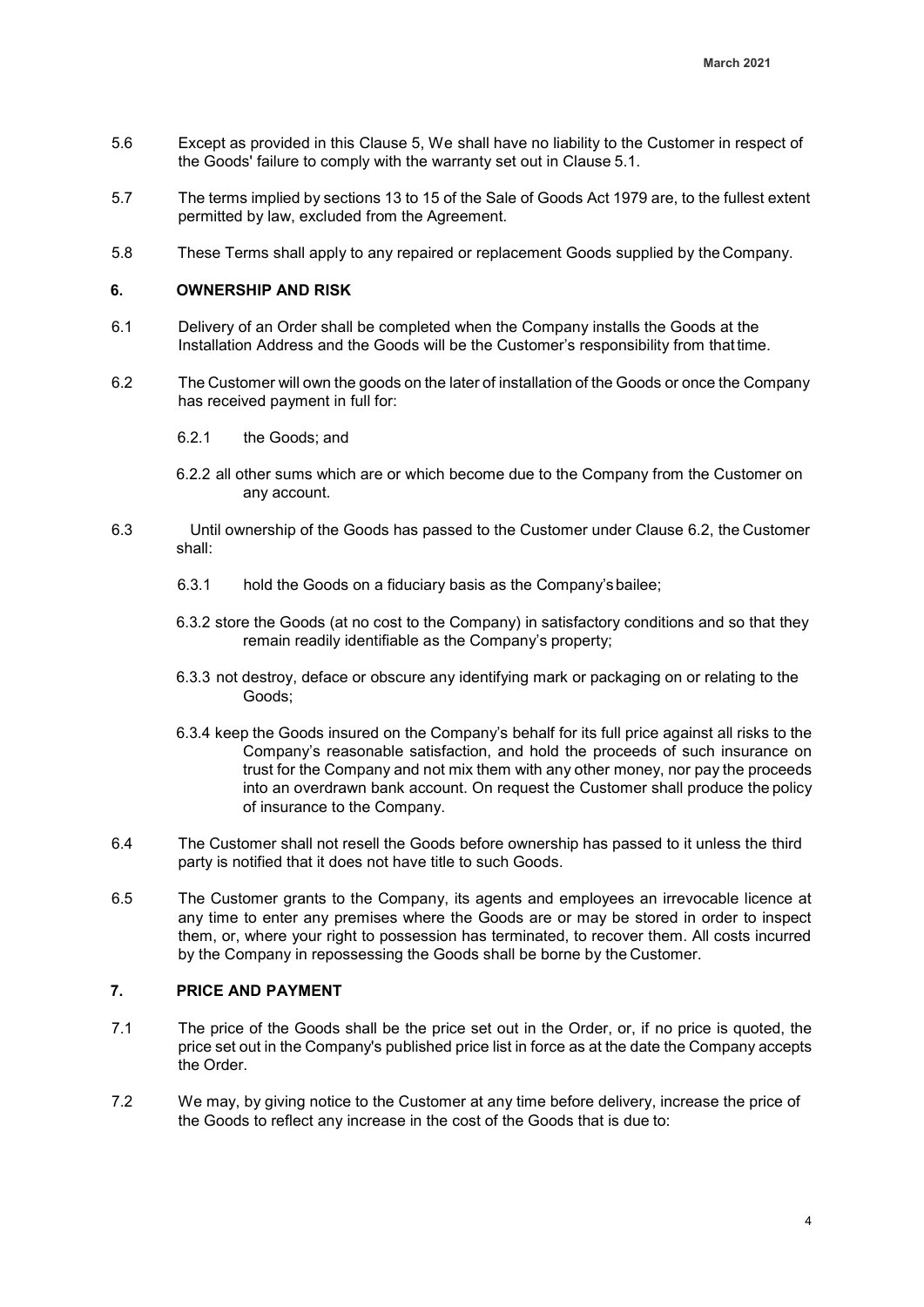- 7.2.1 any factor beyond the Company's control (including foreign exchange fluctuations, increases in taxes and duties, and increases in labour, materials and other manufacturing costs);
- 7.2.2 any request by the Customer to change the delivery date(s), quantities or types of Goods ordered; or
- 7.2.3 any delay caused by any instructions of the Customer or failure of the Customer to give the Company adequate or accurate information or instructions.
- 7.3 The price of the Goods is exclusive of the costs and charges of packaging, insurance and transport of the Goods, which shall be invoiced to the Customer.
- 7.4 The price of the Goods is exclusive of amounts in respect of value added tax (**VAT**). The Customer shall, on receipt of a valid VAT invoice from the Company, pay to the Company such additional amounts in respect of VAT as are chargeable on the supply of the Goods.
- 7.5 We shall invoice the Client for:
	- 7.5.1 the deposit for the Goods in advance of the Goods being delivered; and
	- 7.5.2 the balance of the Order upon completion of the installation of the Goods.
- 7.6 The Customer shall pay the invoice in full and in cleared funds within 7 Working Days of the date of the invoice. Payment shall be made to the bank account nominated in writing by the Company. Time of payment is of the essence.
- 7.7 If the Customer fails to make any payment due to the Company under the Agreement by the due date for payment, then:
	- 7.7.1 We may cancel or suspend any further deliveries to the Customer;
	- 7.7.2 the Customer shall pay interest on the overdue amount at the rate of 4% per annum above NatWest Bank's base rate from time to time. Such interest shall accrue on a daily basis from the due date until actual payment of the overdue amount, whether before or after judgment. The Customer shall pay the interest together with the overdue amount. Non-DD payments will attract a £2.50 charge per line, service or mobile number per month. In addition, a late payment fee of £25 will be applied to all late payments.
- 7.8 The Customer shall pay all amounts due under the Agreement in full without any set-off, counterclaim, deduction or withholding (except for any deduction or withholding required by law). We may at any time, without limiting any other rights or remedies it may have, set off any amount owing to it by the Customer against any amount payable by the Company to the **Customer**

## **8. TERMINATION AND SUSPENSION**

- 8.1 If the Customer becomes subject to any of the events listed in Clause 8.2, We may terminate the Agreement with immediate effect by giving written notice to the Customer.
- 8.2 For the purposes of Clause 8.1, the relevant events are:
	- 8.2.1 the Customer takes any step or action in connection with its entering administration, provisional liquidation or any composition or arrangement with its creditors (other than in relation to a solvent restructuring), being wound up (whether voluntarily or by order of the court, unless for the purpose of a solvent restructuring), having a receiver appointed to any of its assets or ceasing to carry on business;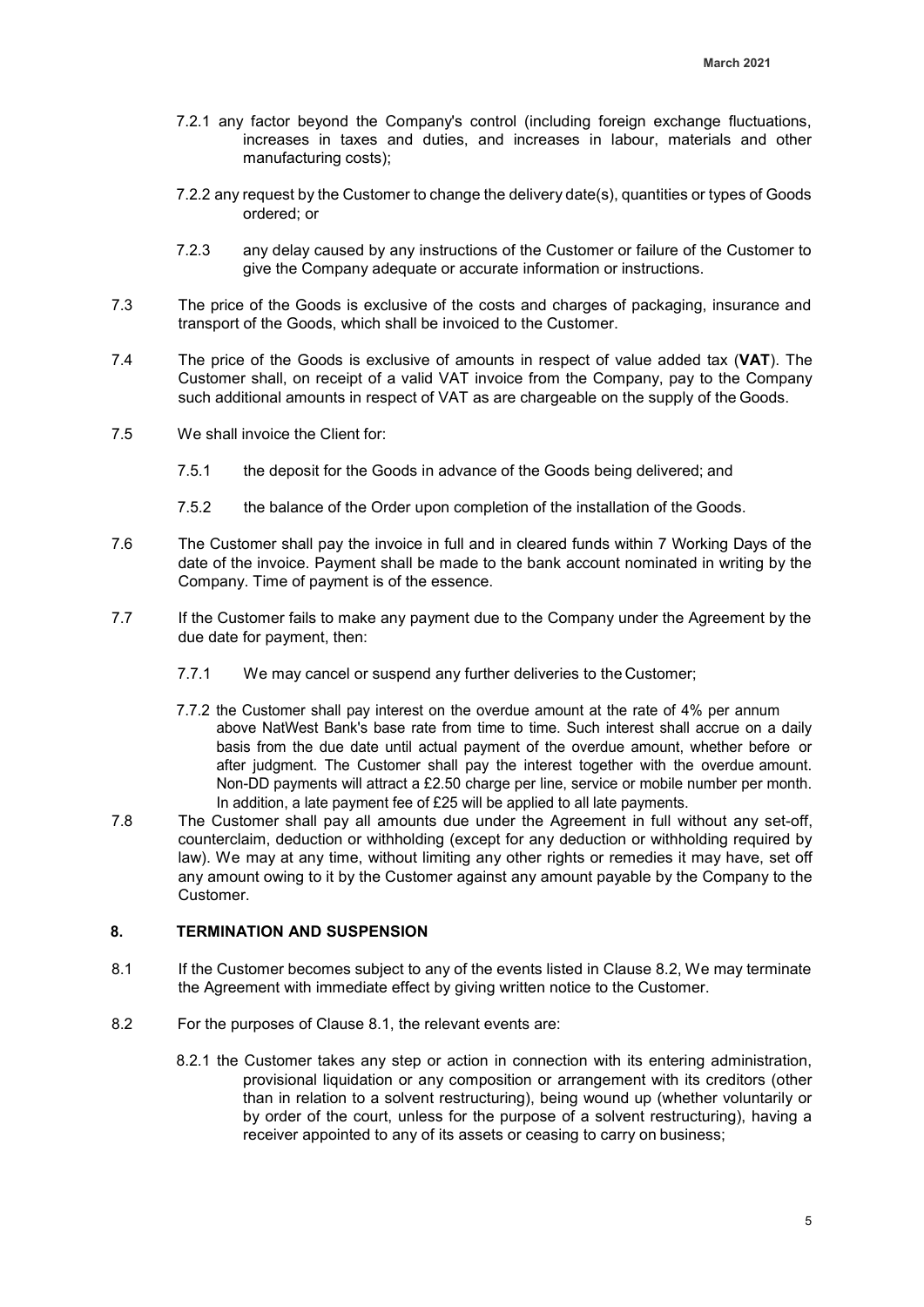- 8.2.2 the Customer suspends, or threatens to suspend, or ceases or threatens to cease to carry on all or a substantial part of its business; or
- 8.2.3 the Customer's financial position deteriorates to such an extent that in the Company's opinion the Customer's capability to adequately fulfil its obligations under the Agreement has been placed in jeopardy;
- 8.2.4 a change of Control of the Customer.
- 8.3 Without limiting Our other rights or remedies, We may suspend provision of the Goods under the Agreement or any other contract between the Customer and the Company if the Customer becomes subject to any of the events listed in Clause 8.2.1 to Clause 8.2.3, or the Company reasonably believes that the Customer is about to become subject to any of them.
- 8.4 On termination of the Agreement for any reason the Customer shall immediately pay to the Company all of the Company's outstanding unpaid invoices and interest.
- 8.5 Termination of the Agreement, however arising, shall not affect any of the parties' rights, remedies, obligations and liabilities that have accrued as at termination.
- 8.6 Clauses which expressly or by implication survive termination of the Agreement shall continue in full force and effect.

# **9. LIMITATION OF LIABILITY**

- 9.1 Nothing in these Terms shall limit or exclude the Company's liability for:
	- 9.1.1 death or personal injury caused by Our negligence, or the negligence of Our employees, agents or subcontractors (as applicable);
	- 9.1.2 fraud or fraudulent misrepresentation;
	- 9.1.3 breach of the terms implied by section 12 of the Sale of Goods Act 1979;
	- 9.1.4 defective products under the Consumer Protection Act 1987; or
	- 9.1.5 any matter in respect of which it would be unlawful for the Company to exclude or restrict liability.
- 9.2 Subject to Clause 9.1, the Company's total liability to the Customer, whether in contract, tort (including negligence), breach of statutory duty, or otherwise, arising under or in connection with the Agreement shall be limited to one hundred per cent (100%) of the total Charges paid under the Agreement.
- 9.3 Subject to Clause 9.1, We shall not be liable to the Customer, whether in contract, tort (including negligence), for breach of statutory duty, or otherwise, arising under or in connection with the Agreement for: 9.3.1 loss of profits;
	- 9.3.2 loss of sales or business;
	- 9.3.3 loss of agreements or contracts;
	- 9.3.4 loss of anticipated savings;
	- 9.3.5 loss of use or corruption of software, data or information;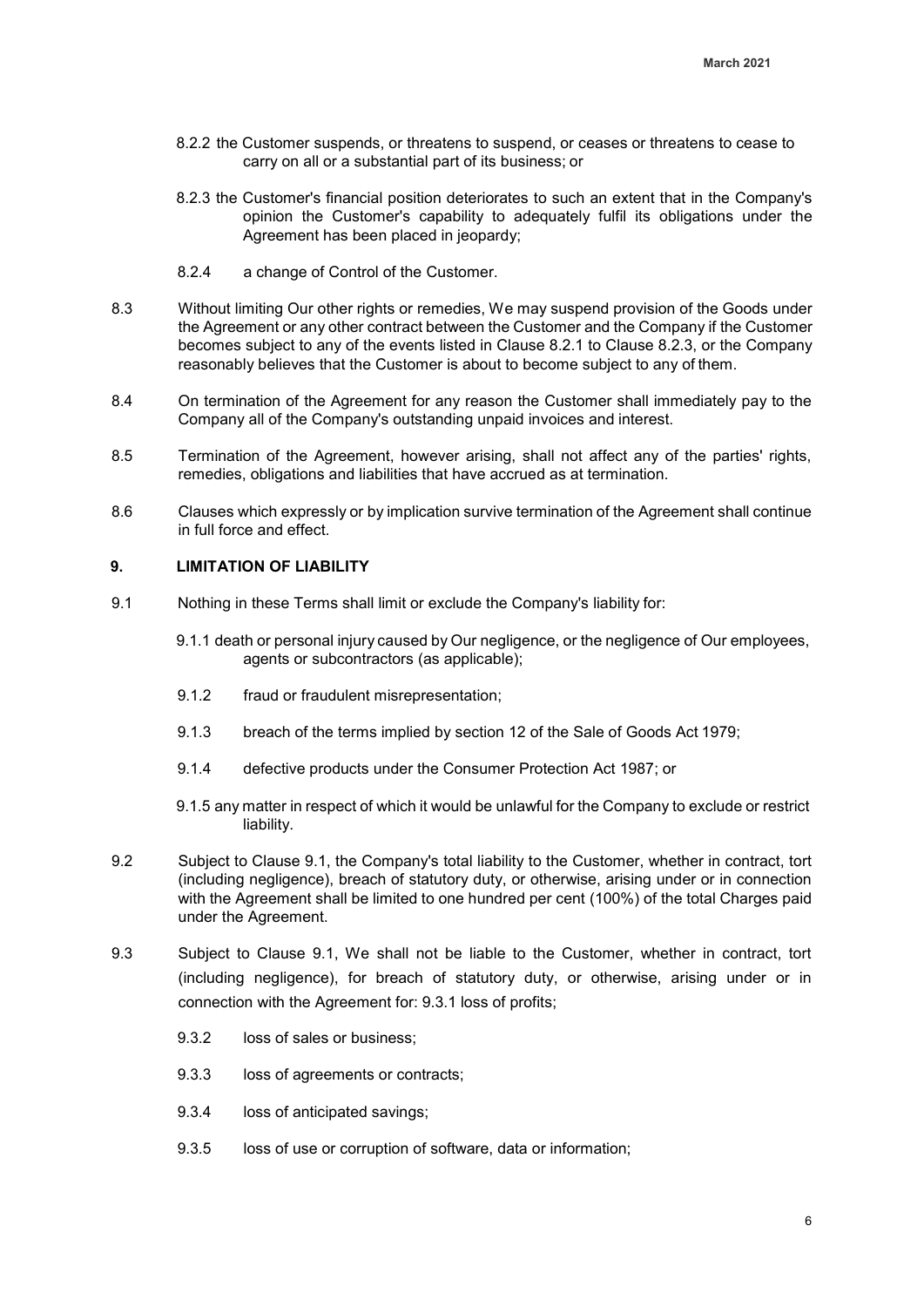- 9.3.6 loss of damage to goodwill; and
- 9.3.7 any indirect or consequential loss.
- 9.4 This Clause 9 shall survive termination of the Agreement.

#### **10. DATA PROTECTION**

- 10.1 If the Company processes any Personal Data on the Customer's behalf when providing the Services, the parties record their intention that the Customer shall be the datacontroller (as defined in the DPA) and We shall be a data processor (as defined in the DPA) and in any such case the Customer and We shall comply with their respective obligations under the DPA:
	- 10.1.1 the Customer shall ensure that it is entitled to transfer the relevant Personal Data to the Company so that We may lawfully use, process and transfer the Personal Data in accordance with this Agreement on the Customer's behalf within the EC;
	- 10.1.2 each party shall take appropriate technical and organisational measures against unauthorised or unlawful processing or disclosure of the Personal Data or its accidental loss, destruction or damage.
- 10.2 Notwithstanding Clause 10.2, We may collect and process the following data about the Customer:
	- 10.2.1 information which We collect or which the Customer submits to the Company during any sales or registration process;
	- 10.2.2 information the Customer provides when filling in forms or by corresponding with the Company by phone, e-mail or otherwise. This includes information the Customer provides when it requests the Services. The information the Customer gives to We may include names, addresses, e-mail addresses and phone numbers of users of the Services and of the Customer and financial and credit card information.
- 10.3 The Customer agrees that We may use information held about the Customer and users of the Services in the following ways:
	- 10.3.1 to deliver products and services ordered by the Customer, for security andemergency service support, for credit checking and fraud prevention, and for product analysis;
	- 10.3.2 to carry out the Company's obligations arising from any contracts entered into between the Customer and the Company and to provide the Customer with the information, products and services that it requests from the Company;
	- 10.3.3 to notify the Customer about changes to the Services.
- 10.4 The Customer agrees that We may share information and data provided by the Customer including any Personal Data of users of the Services to any member of the Company's group, which means the Company's subsidiaries, ultimate holding company and its subsidiaries, as defined in section 1159 of the UK Companies Act 2006.

#### **11. NOTICES**

11.1 Any notice or other communication given to a party under or in connection with the Agreement shall be in writing, addressed to that party at its registered office (if it is a company) or its principal place of business (in any other case) or such other address as that party may have specified to the other party in writing in accordance with this Clause, and shall be delivered